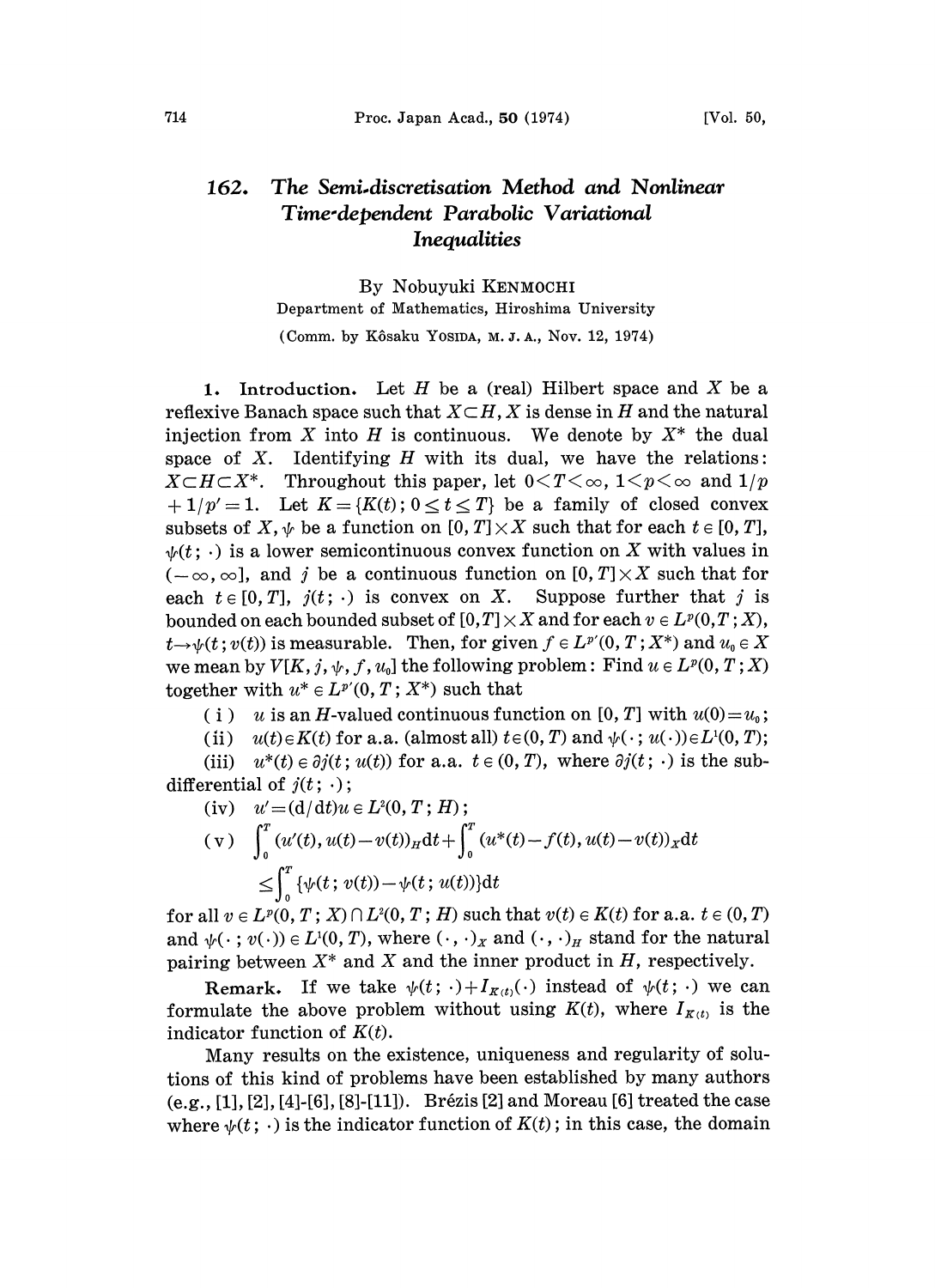$D(\partial \psi(t; \cdot))$  of  $\partial \psi(t; \cdot)$  depends on t, since  $K(t)=D(\partial \psi(t; \cdot))$ . Watanabe [11] dealt with the case where  $D(\partial \psi(t; \cdot))$  depends on t but  $\{z : \psi(t; z) \leq \infty\}$ does not depend on  $t$ . Also, a result of Péralba [8] is interesting. Their method, except Moreau's one, is based on the nonlinear semigroup theory. In this paper, we shall show the existence of a solution of  $V[K, j, \psi, f, u_0]$  by employing the semi-discretisation method with respect to  $t$  (cf. Raviart [9]).

2. Main results. Let us denote by  $\mathcal K$  the set of all  $v \in L^p(0, T; X)$ such that  $v(t) \in K(t)$  for a.a.  $t \in (0, T)$ . We say that the mapping t  $\rightarrow$ K(t) (resp.  $t\rightarrow\psi(t;\cdot)$ ) is right continuous at  $t=t_0$ , if for any sequence  $\{t_n\}, t_n \downarrow t_0$ , the sequence  $\{K(t_n)\}$  (resp.  $\{\psi(t_n; \cdot)\}$ ) converges to  $K(t_0)$ (resp.  $\psi(t_0; \cdot)$ ) in X as  $n \to \infty$  in the sense of Mosco [7]. Now, suppose that

(H. 1) the mappings  $t\rightarrow K(t)$   $t\rightarrow j(t;\cdot)$  and  $t\rightarrow \psi(t;\cdot)$  are right continuous on [0, T];

 $(H. 2)$  if t is a point in  $[0, T]$  and z is an element of  $K(t)$  with  $\psi(t; z) \leq \infty$ , then for each  $s \in [t, T]$  there is  $\tilde{z} \in K(s)$  such that

 $||\tilde{z}-z||_X \leq L |t-s|,$ 

 $j(s; \tilde{z})-j(t; z) \leq L |t-s| (1+\|z\|_{X}^{p}),$ 

 $\psi(s; \tilde{z})-\psi(t; z) \leq L |t-s|(1+\|z\|_X^p+|\psi(t; z)|);$ 

(H. 3)  $j(t; z) \ge C ||z||_x^p - M$  for all  $t \in [0, T]$  and  $z \in K(t)$ ;

(H. 4) there are an  $X^*$ -valued continuous function  $b_0$  on [0, T] and a real-valued continuous function  $b_1$  on  $[0, T]$  such that

 $\psi(t; z) \ge (b_0(t), z)_x + b_1(t)$  for all  $t \in [0, T]$  and  $z \in X$ ; (H. 5) there is an X-valued Lipschitz continuous function  $h_0$  on  $[0, T]$  with L as a Lipschitz constant such that  $h_0(t) \in K(t)$  for all  $t \in [0, T]$ and  $\psi(\cdot; h_0(\cdot))$  is bounded on [0, T]; where C,M,L are positive constants and  $\lVert \cdot \rVert_x$  denotes the norm in X.

Then we have

**Theorem 1.** Let  $u_i$  (i=1,2) be a solution of  $V(K, j, \psi, f_i, u_{0,i}].$ Then the following holds:

$$
||u_1(t_1)-u_2(t_1)||_H^2-||u_1(t_2)-u_2(t_2)||_H^2\leq \int_{t_2}^{t_1}2(f_1-f_2,u_1-u_2)_X\mathrm{d}t
$$
  
for any  $t_1, t_2 \in [0, T]$ ,  $t_1 \geq t_2$ , where  $||\cdot||_H$  denotes the norm in H.

Theorem 2. Assume that  $f, f' \in L^{p'}(0,T; X^*)$ ,  $u_0 \in K(0)$  and  $\psi(0, u_0) \leq \infty$ . Then there is a solution u of  $V[K, j, \psi, f, u_0]$  such that  $u \in L^{\infty}(0, T; X)$  (hence it is an X-valued weakly continuous function on  $[0, T]$  and  $\psi(\cdot; u(\cdot)) \in L^{\infty}(0, T)$ .

Remark. If, for a solution  $u$ , property (iii) is not required, then assumptions on the *t*-dependence for mappings  $t \rightarrow K(t)$ ,  $t \rightarrow j(t; \cdot)$  and  $t\rightarrow\psi(t;\cdot)$  may be weakened.

Remark. Theorem 2 has various applications to initial boundary value problems for nonlinear time-dependent parabolic differential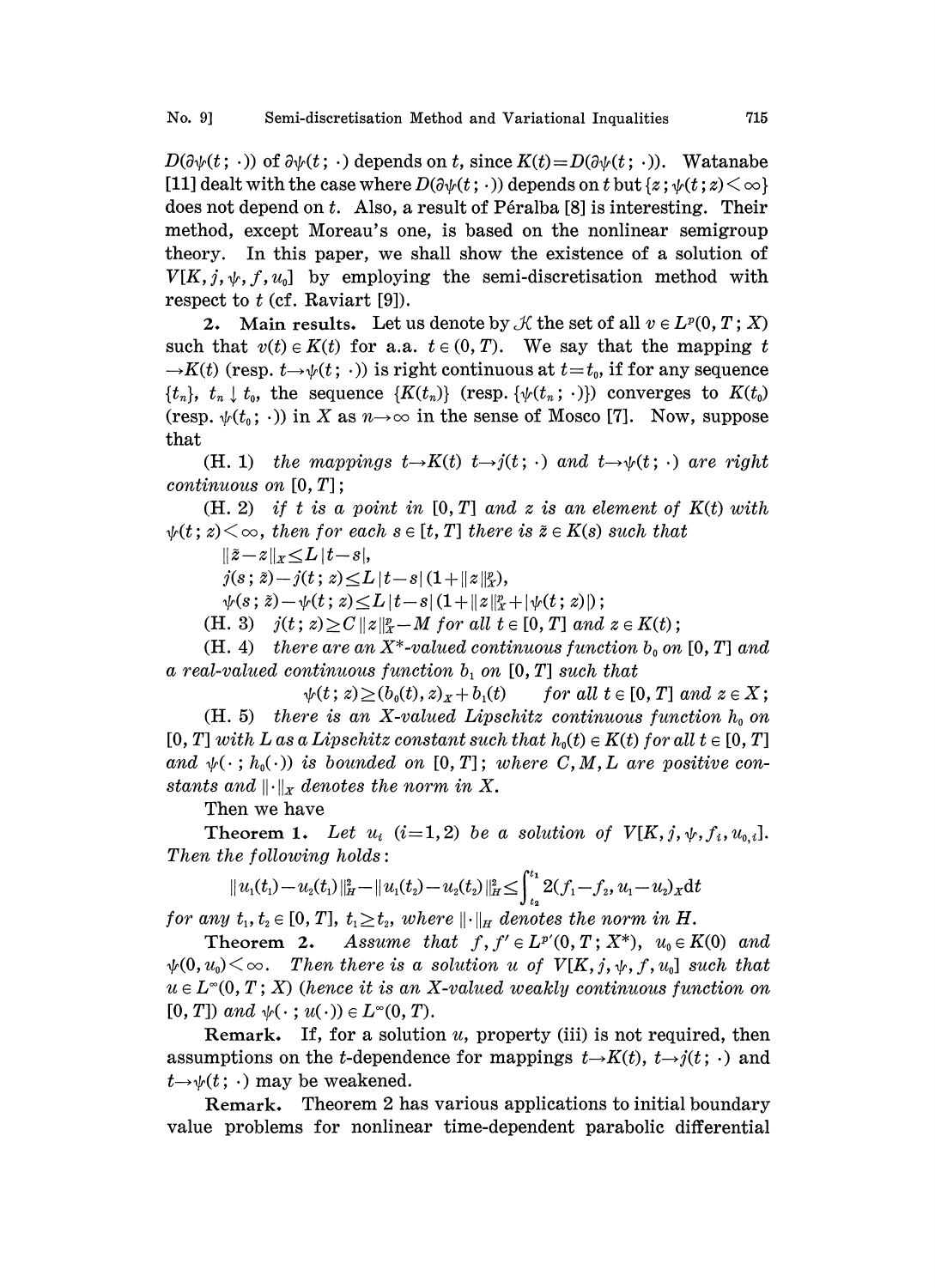equations (see [4]).

3. Sketch of proof of Theorems. Theorem 1 can be easily proved. We shall give below the outline of the proof of Theorem 2.

Let N be a positive integer and set  $\varepsilon_N = T/N$  and

$$
f_{N,n} = \varepsilon_N^{-1} \int_{\varepsilon_N(n-1)}^{\varepsilon_N n} f(t) \mathrm{d} t, \qquad n = 1, 2, \cdots, N.
$$

Now, define a sequence  $\{u_{N,n}, u_{N,n}^*\}_{n=1}^N \subset X \times X^*$  as follows: Let  $u_{N,0}$  $=u_0$  and  $(u_{N,n},u_{N,n}^*)\in X\times X^*$ ,  $n=1,2,\cdots,N$ , be a pair such that  $u_{N,n} \in K(\epsilon_N n)$ ,  $u_{N,n}^* \in \partial j(\epsilon_N n; u_{N,n})$  and the following holds:

$$
(3.1) \qquad \begin{cases} \varepsilon_N^{-1}(u_{N,n}-u_{N,n-1},u_{N,n}-w)_H + (u_{N,n}^*-f_{N,n},u_{N,n}-w)_X \\ \leq \psi(\varepsilon_N n\,;\,w) - \psi(\varepsilon_N n\,;\,u_{N,n}) \qquad \text{for all } w \in K(\varepsilon_N n). \end{cases}
$$

Note that by virtue of a result of Browder [3; Theorem 2], for  $n=1, 2$ ,  $\ldots, N$ , there exists such a pair  $(u_{N,n}, u_{N,n}^*) \in X \times X^*$ .

Substituting  $h_0(\varepsilon_N n)$  for w in (3.1) and using hypotheses (H. 3), (H. 4) and (H. 5) we obtain

Lemma 1. For some positive constant  $M_1$  independent of N, n we have:

$$
\varepsilon_N \sum_{n=1}^N \|u_{N,n}\|_X^p \leq M_1, \qquad \varepsilon_N \sum_{n=1}^N |\psi(\varepsilon_N n\,; \, u_{N,n})| \leq M_1.
$$

Next, by (H. 2), for each  $n=1, 2, \dots, N$ , there is  $\tilde{u}_{N,n} \in K(\varepsilon_N n)$ such that

$$
\|u_{N,n-1}-\tilde{u}_{N,n}\|_X\leq \varepsilon_N L,\\ j(\varepsilon_Nn\,;\,\tilde{u}_{N,n})-j(\varepsilon_N(n-1)\,;\,u_{N,n-1})\leq \varepsilon_N L(1+\|u_{N,n-1}\|_X^p),\\ \psi(\varepsilon_Nn\,;\,\tilde{u}_{N,n})-\psi(\varepsilon_N(n-1)\,;\,u_{N,n-1})\\ \leq \varepsilon_N L(1+\|u_{N,n-1}\|_X^p+\|\psi(\varepsilon_N(n-1)\,;\,u_{N,n-1})|).
$$

Taking  $\tilde{u}_{N,n}$  for w in (3.1) and making use of Lemma 1 we get

Lemma 2. There is a positive constant  $M_i$  independent of  $N, n$ such that  $\max_{1 \leq N} \| u_{N,n} \|_X^p \leq M_2,$ 

$$
\max_{1 \leq n \leq N} \| u_{N,n} \|_{X}^p \leq M_2, \qquad \max_{1 \leq n \leq N} |\psi(\varepsilon_N n\,;\, u_{N,n})| \leq M_2
$$

and

$$
\varepsilon_N^{-1}\sum_{k=1}^N\|u_{N,n}\!-\!u_{N,n-1}\|_H^2\!\leq\!M_2.
$$

**Remark.** In case  $K, j$  and  $\psi$  are independent of t, the estimates in Lemmas <sup>1</sup> and 2 are due to Raviart [9].

We set  $u_{N}(t) = u_{N,n}$ ,  $u_{N}^{*}(t) = u_{N,n}^{*}$  and  $\mathcal{V}_{N}u_{N}(t) = \varepsilon_{N}^{-1}(u_{N,n}-u_{N,n-1})$  if  $t \in I_{N,n} = [\varepsilon_N(n-1), \varepsilon_N n), n=1,2,\cdots,N$ . As was seen above, sequences  $\{u_{N}\}_{N\geq 1}$ ,  $\{u_{N}^{*}\}_{N\geq 1}$  and  $\{F_{N}u_{N}\}_{N\geq 1}$  are bounded in  $L^{\infty}(0, T; X)$ ,  $L^{\infty}(0, T; X^{*})$ and  $L^2(0, T; H)$ , respectively. Therefore there are some subsequences  $\{u_{N'}\}, \{u_{N'}^*\}, \{\overline{V}_{N'}u_{N'}\}$  such that  $u_{N'}\to u$  weakly\* in  $L^{\infty}(0, T; X)$ ,  $u_{N'}^*\to u^*$ weakly\* in  $L^{\infty}(0, T; X^*)$  and  $\overline{V}_{N'}u_{N'} \to v$  weakly in  $L^2(0, T; H)$  as  $N' \to \infty$ . Then we can show that  $v=u'$  and from (H. 1) that  $u \in \mathcal{K}$  and  $\psi(\cdot; u(\cdot))$  $\in L^{\infty}(0, T)$ . Also we see that u is an X-valued weakly continuous function on [0, T] with  $u(0) = u_0$  and  $u^*(t) \in \partial j(t; u(t))$  for a.a.  $t \in (0, T)$ . Thus